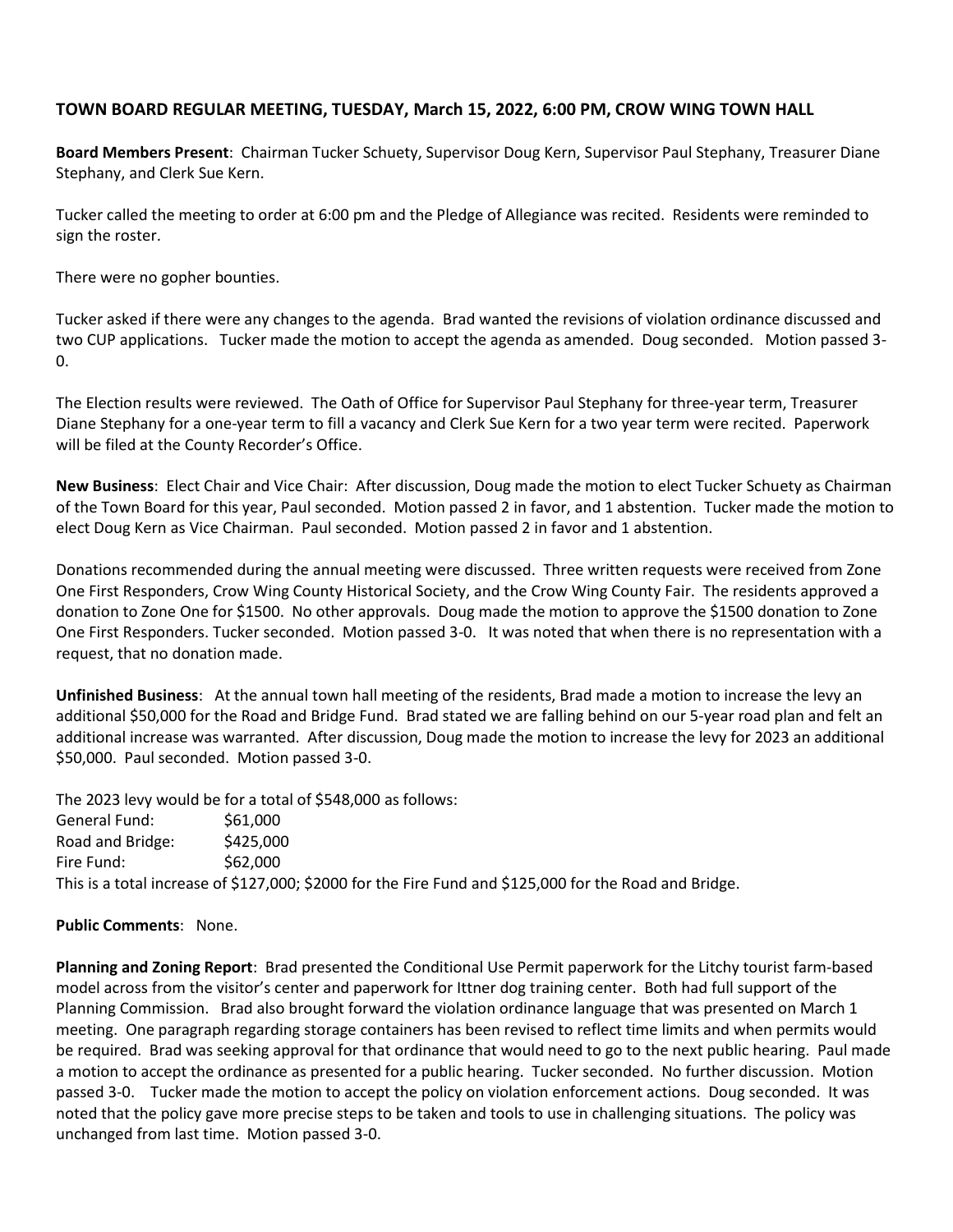**Treasurers Report**: The Treasurer's report and claims #1737 to #1746 were reviewed and approved. Payroll was reviewed and approved.

The MN Benefit Life Insurance Bronze Policy was reviewed. The cost is \$80 per year per Board member. Tucker made the motion to approve the Bronze policy. Paul seconded. The paperwork will be completed by the Clerk to update the names of the current board members and remove Duane from the policy. Motion passed 3-0.

Paul questioned whether the Supervisors are bonded or insured. Brad stated that the board is protected with a liability insurance. He further stated that the board has a limited amount of experience and qualifications, and they are protected from errors made in decisions within some limitations. It was decided that the board needs to get a current copy of the Township Manual.

Paul noted an error in the DSL bill, and he contacted them, and it is \$150 more than it should be, and the matter will be reflected in the next billing statement. The bill should be \$49.99 going forward.

**Road Report**: Doug brought up the need for crack/seal bids for the roads. Brad suggested doing so as soon as possible and it would have been better to do last Fall so we could have been on the schedule for this year, however, the last bid was done in April. It was decided to get a bid out as soon as possible. There are probably only 2-3 vendors who do this type of work. It was noted that there is a longitudinal crack on Wetherbee which needs repair. Doug stated that with the snow melting, the potholes will be popping up. He stated that the cul de sacs have been difficult to turn around in with the heavy snow falls but now snow is melting. Brad mentioned there were two calls regarding drifting on 50<sup>th</sup> due to heavy winds. It was noted that there have been problems with Spectrum and the Township phone but that has been rectified.

**Cemetery Report**: At the annual town hall meeting, the residents thought the nonresident cost for plots should be raised to \$2000 as the care for the cemetery is lifelong. Doug made the motion to increase the nonresident rate for plots to \$2000 and the resident rates to remain the same at \$300 for inside plots and \$500 for roadside. Tucker seconded. Motion passed 3-0.

**Fire Administration**: Paul stated the budget was good. The fire call outs were 20% higher than before and that is the reason for the increase in rates.

**Administrative Business**: Doug stated he was going to need help with the ditch mowing, sweeping, and patching of the roads. Cody Osell was in attendance again at this meeting and was interested in working for the township. Tucker made the motion to hire Cody for the township. Doug seconded. Cody introduced himself to the full board. He is a new resident in Crow Wing Township. Motion passed 3-0. Cody was welcomed to the team. Brad also noted that David Nelson accepted appointment to the Planning and Zoning board. David was welcomed to the team.

The annual reorganizational items were reviewed. Tucker made a blanket motion to keep appointments as last year, with Tucker on the Planning Commission, Doug as Cemetery Actuary, and Paul on the Fire Advisory Board. Doug seconded. Motion passed 3-0. Tucker made the motion to appoint Doug as Road Supervisor. Paul seconded. No discussion. Motion passed 3-0.

Doug made a motion to keep the town depositories the same: Crow Wing Power, Wings Financial Credit Union, and Mid Minnesota Credit Union. Paul seconded. Motion passed 3-0.

Doug made the motion to continue with the two designated posting sites (Town Hall as the official site and on the official Crow Wing Township website with required special notices printed in the Brainerd Dispatch.) Paul seconded. Motion passed 3-0. It was noted that Wild Rice Depot bulletin board can be used as a courtesy posting site.

Tucker made the motion to approve the meeting schedule as presented at the annual meeting. Doug seconded. Motion passed 3-0.